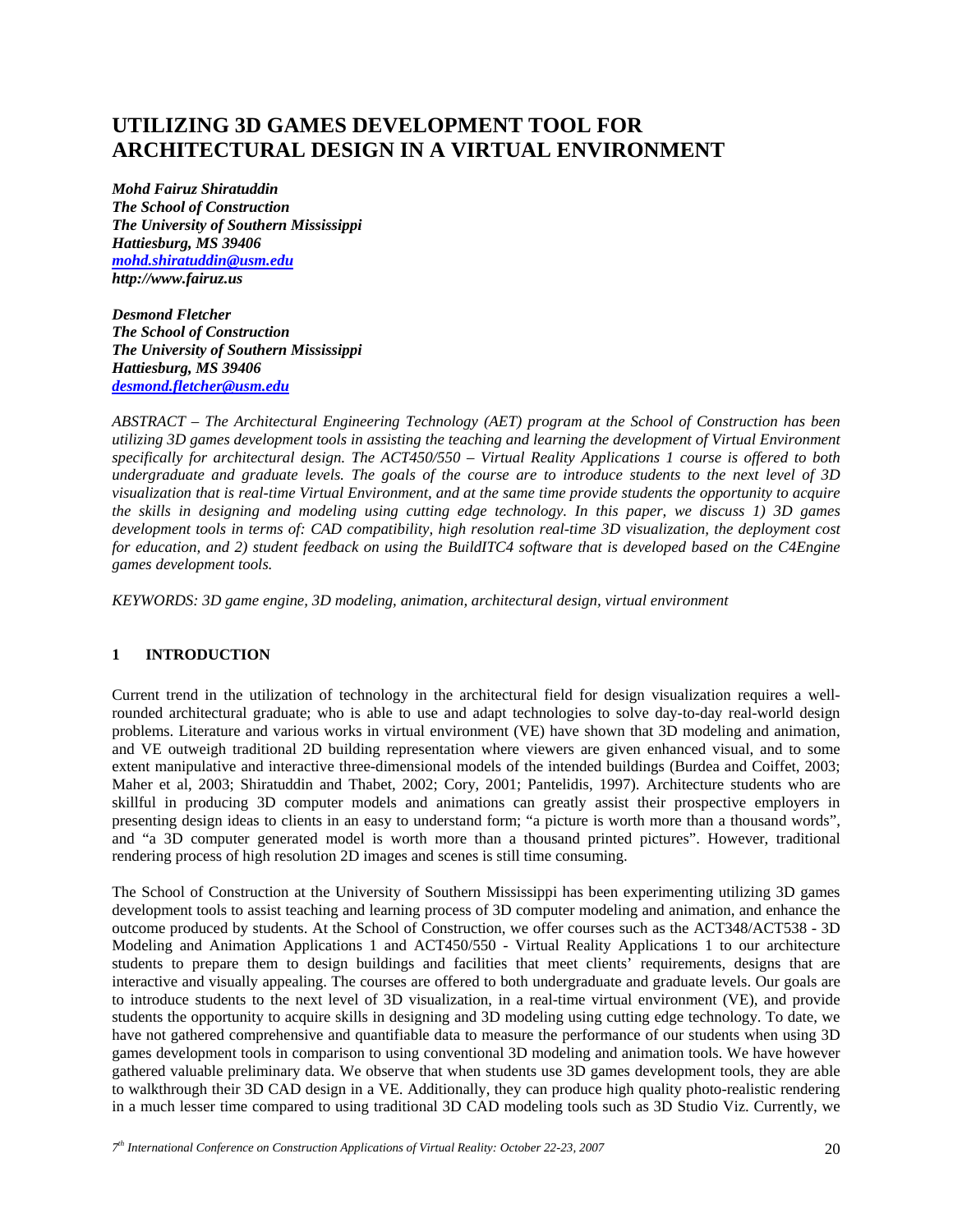are developing and enhancing our real-time design software tools called BuildITC4. Previous versions of BuildITC4 was developed based on Garagegames' Torque Game Engine (Shiratuddin and Fletcher, 2006) but as technology evolves the current version of BuildITC4 is developed based on a next generation 3D engine known as C4Engine from Terathon Software (Lengyel, 2007). Despite issues of instability and slow software responses, our students gave valuable feedback on BuildITC4 in particular and also the course in general. This paper discusses 1) BuildITC4 and the C4Engine in terms of, CAD compatibility, high resolution real-time 3D rendering and visualization, visual design approach, using VE to improve design communication and collaboration, the deployment cost for education, and 2) student feedback on using BuildITC4, and plans for improvement.

## **2 BUILDITC4 FOR TEACHING AND LEARNING**

## **2.1 CAD compatibility**

In the early years of 3D games development, there was compatibility issue between 3D CAD models and the 3D games development tools. Many early 3D game engines were unable to support 3D objects created in CAD software. Due to limitations in hardware and software technologies, 3D objects in the game's virtual environment had to be created from scratch either through specialized tools or through hand-coded programming languages. Limitations in 3D hardware technology disallowed performance of real-time rendering of complex high polygon count 3D CAD geometry. However, the past few years have shown dramatic improvement in the ability of games engines to utilize 3D objects created using commercial 3D CAD software (Shiratuddin and Thabet, 2003). Commercial software such as 3D Max, Maya, XSI etc. is now an accepted component of the game's content creation pipeline.

For the past two semesters we have been using Google SketchUp, Artlantis and BuildITC4. SketchUp is used for development of 3D architectural models, Artlantis for the traditional photorealistic renderings and animations, and BuildITC4 for the creation of a VE.

BuildITC4 is currently under development and it is based on the C4Engine. We licensed the C4Engine and have access to the engine's source code. Access to the source code allows us to make changes and accommodate our students' needs. The C4Engine came with variety of tools and one of them is a visual level editor known as the World Editor. The World Editor (Figure 1) allows for the assembling and creation of a real-time VE scene. The scene assembling may involve the placement of imported 3D CAD objects, creation of basic 3D primitives (cube, sphere, cylinder etc.), placement of lights, defining interactions and physics properties, and any special properties that may be needed for the scene. In terms of importing 3D CAD file, presently the C4Engine only supports the Collada file format.



*FIG. 1: The World Editor* 

Collada stands for COLLAborative Design Activity. Collada is developed by The Khronos Group and consortium members as an open standard Digital Asset schema for interactive 3D applications. To date, Collada has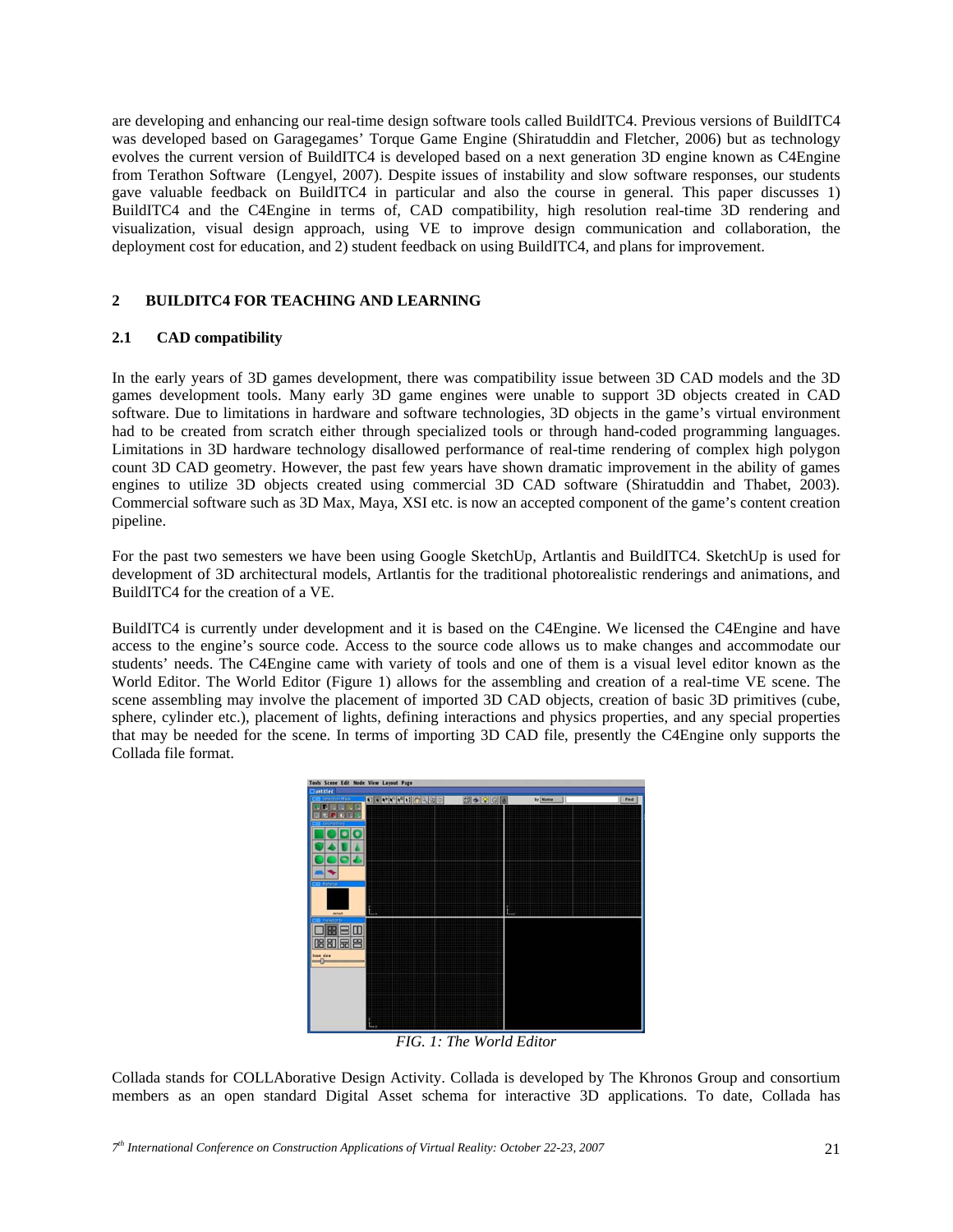successfully provides a neutral zone where it becomes possible for competitors to work together in the design of a common specification, and creates a new paradigm in which the schema is supported directly by the Digital Content Creation (DCC) vendors. Each vendor will be able to write and support their own implementation of the Collada importer and exporter tools. Varieties of Collada implementations can be found in many commercial and opensource 3D CAD software such as 3D Max, Maya, SketchUp, AutoCAD, ArchiCAD, XSI, Blender, Milkshape 3D etc. The Collada schema supports all features of modern 3D interactive applications which includes programmable shader effects and physics simulation. The Collada XML Schema document can be accessed publicly on the Internet for online content validation (Khronos Group, 2007).

CAD compatibility with BuildIT is thus achieved by using 3D CAD objects created in SketchUp (through the use of the Collada file format). We use Google SkecthUp for 3D modeling and animation purposes as it is a more mature 3D design tool with the ability to create complex 3D geometry and better in texturing as compared to BuildITC4's World Editor itself. Using SketchUp, our students are free to develop complex 3D designs and they can easily bring in their designs into BuildITC4 for further real-time interactions and 3D visualization.

#### **2.2 High Resolution Real-Time 3D Visualization**

Many computer games environment nowadays have reached a high level of realism, not only in terms of gameplay but most importantly 3D visualization. Compared to current commercial VE development tools, computer games support the latest technologies in computing and graphics. Many of the 3D objects shown in computer games VE are more realistic and life-like. This is mainly due to support for high resolution and realistic images that are used as textures for the 3D objects in the game's VE. Features like support for 24-bit, 32-bit and 64-bit color images, multilayered texturing, volumetric environmental effects, shaders, advanced dynamic lightings and dynamic shadows etc. are now available in many games development tools. Even though these features were solely created by games developers to be competitive in the games industry, we believe and have observed that utilizing games development tools greatly enhance the design produced by our architecture students. Our students are able to create believable VE to represent their designs in real-time and the use of high resolution images greatly enhances the appearance of 3D objects in a VE (Figure 2).



*FIG. 2: Examples of students' work* 

In a real-time VE generated using 3D games development tools, students can freely navigate as desired, and examine 3D objects from different positions, angles, and orientation; either by walking-through or flying-through the scene. Interaction and changes can be made in real-time to various 3D objects in the VE. The student's first (or third) person viewpoint generated in the VE by the games rendering engine is continuously updated at 30 fps or more (with many reaching between 60-120 fps). The higher the frame-rate, the smoother (lagging is greatly reduced) the real-time images are presented; therefore, allowing students to experience the VE to a greater level of immersion and interaction, than it is possible for a passive observer.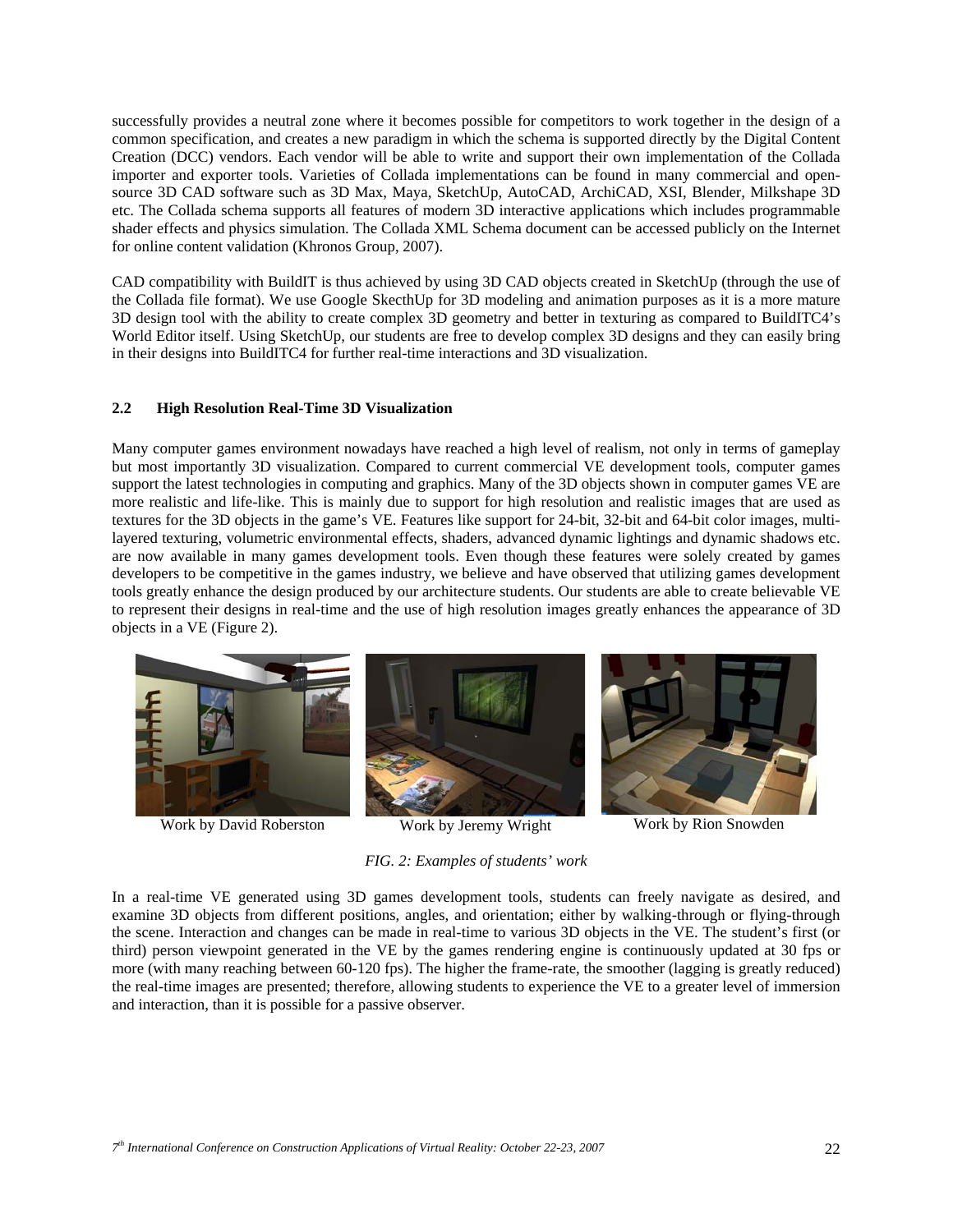#### **2.3 Visual Design Approach**

Early games development tools were more programming oriented. The C4Engine development tools being one of the next-generation engine, employs a more visual graphical user interface (GUI) approach in designing a VE, and yet, it still allows for flexibility for new features to be programmed through its' programming environment. Many of the recent games development tools have similar visual design approach such as the Unreal Engine's UnrealEd. Our students are visual learners and with BuildITC4 they are able to demonstrate the ability and potential to explore their imagination and creativity in designing real-time 3D VE scenes. Many 3D objects in the VE can be modified with ease using buttons, icons and menus available in BuiltITC4, such as:

- dynamic lightings can be applied and changed instantly
- built-in special effects such as water, flares, lens and fire effects can be applied easily,
- textures can be changed and oriented accordingly to any surfaces of the 3D objects, and
- interaction can be defined through a visual script editor

These features enable our students to learn to design in a much more direct way by using a more GUI oriented software. Using BuildITC4, our students are more focused in designing rather than being distracted and weighed down to learning how to program.

## **2.4 Deployment Cost for Educational**

The deployment cost of setting up a VE course in an academic environment to the very least involves acquiring computers and software. In support of using games development tools in an academic setting, the games development tools in general can be characterized as being low-cost-high-performance and their availability off-theshelf from many computer stores or online sources. Although fully licensing a commercial game engine is noneconomical, recent development shows that game engine developers are making their technology available for free or at a very affordable price for non-commercial and educational purposes. In our case, we purchased licenses for the C4Engine. A C4Engine license only cost \$200 and can be used not only for educational and non-commercial, but also royalty-free commercial applications development. Due to low-cost and readily availability of the C4Engine games development tools, we are able to provide our students with the games development tools executables installed on all the computers in two labs. We also allow for our students to download a copy of BuildITC4 so that they can use it with their own personal computer.

In past semesters and prior to using the C4Engine, we used the Unreal engine from Epic Games and GarageGames's Torque Engine. Epic Games allows their Unreal engine technology to be used freely in an academic and noncommercial setting, whereby educators and students can either download the freely available Unreal Runtime version, or simply purchase one of the Unreal Tournament games. GarageGames also allows the use of their Torque Game Engine free of charge in academic settings. In addition, the Torque Game Engine software development kit can be licensed royalty-free for \$150 for independent developers and commercial users for less than \$500.

Another cost factor that can be reduced is the computer ownership cost. Many games and games developments tools are designed to be scalable as the market audience are broader with many end-users owning only low-end to midrange home personal computers. Scalability means that the games development tools have support for low-end personal home computers to the very latest high-end graphics workstations. We believe scalability allows many academic institutions to be able to acquire, deploy and use games development tools in currently established computer labs for teaching and learning the development of VE. In summary, by utilizing games development tools, the deployment cost for a teaching laboratory will be greatly reduced as licensing can either be free or at a very affordable rate, with low-cost computer ownership.

# **3 STUDENTS FEEDBACK ON BUILDITC4**

With the two courses we offer; one in 3D modeling and animation, and the other in development of VEs, our students adapted readily to the basic VE scene building process. The teaching and learning concepts are built upon the principles of CAD, 3D modeling and animation, and also digital imaging. We find that students are motivated to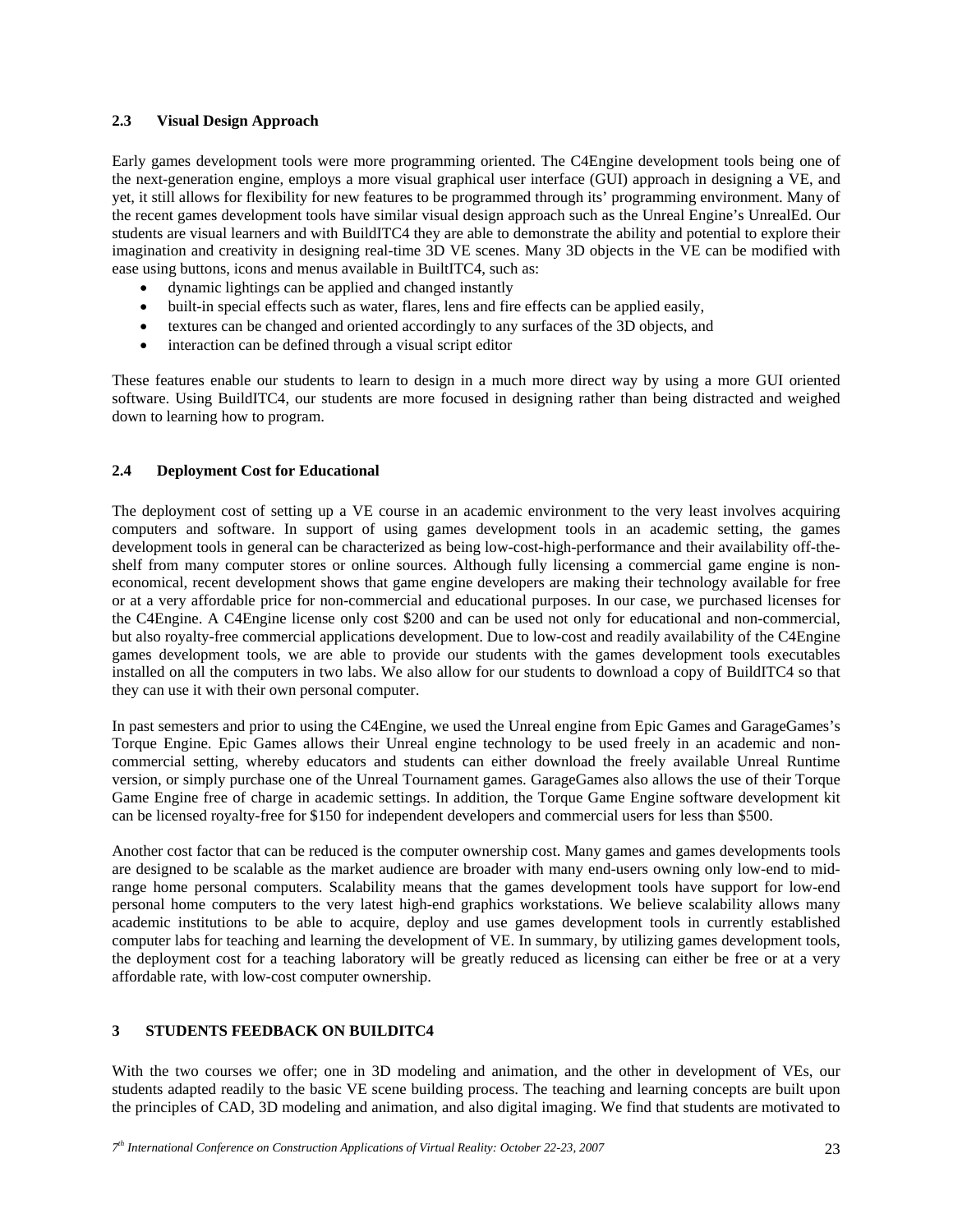learn to use the tool. Our unconventional approach of utilizing games development tools (that usually lies within the domain of computer graphics and computer science) for design is exciting for our students. We believe that this partnership can work well and is beneficial for students. We collected feedback from twenty-seven of our undergraduate students. As much as we would like BuiltIT (in specific) and the C4Engine (in general) to be a perfect tool the first time it is used in a classroom setting, results depicted from Table 1 shows that more work and improvements need to be incorporated into BuildITC4. Improvements based on our students' feedback ensure that the software truly assist and support the instructor in teaching the course, and students in learning the principles of VE and its creation from the course.

The following are some of the questions that were asked to the undergraduate students, and the feedback they provided. Further detailed analysis is underway and planned for future work. Despite the not too high ratings given by the majority of the students, a number of students have produced high quality work using BuiltIT.

| <b>Question</b>        | Rating             | $\mathbf{0}$ | 1   | 2              | 3              | 4        |                 |
|------------------------|--------------------|--------------|-----|----------------|----------------|----------|-----------------|
|                        |                    |              |     |                |                |          |                 |
| a) Performing tasks is | never              | 1            | 10  | 13             | 3              | $\Omega$ | always          |
| straightforward        |                    |              |     |                |                |          |                 |
|                        |                    | 4%           | 37% | 48%            | 11%            | 0%       |                 |
|                        |                    |              |     |                |                |          |                 |
| b) Organization of     | confusing          | 5            | 3   | 14             | 3              | 2        | very clear      |
| information            |                    |              |     |                |                |          |                 |
|                        |                    | 19%          | 11% | 52%            | 11%            | 7%       |                 |
|                        |                    |              |     |                |                |          |                 |
| c) Software speed      | too slow           | 8            | 8   | 6              | 3              | 2        | fast enough     |
|                        |                    |              |     |                |                |          |                 |
|                        |                    | 30%          | 30% | 22%            | 11%            | 7%       |                 |
|                        |                    |              |     |                |                |          |                 |
| d) Software            | unreliable (always | 10           | 10  | $\overline{4}$ | $\overline{2}$ | 1        | reliable (no    |
| reliability            | crashes)           |              |     |                |                |          | crashes at all) |
|                        |                    | 37%          | 37% | 15%            | 7%             | 4%       |                 |
|                        |                    |              |     |                |                |          |                 |
| e) Learning to         | difficult          | 7            | 8   | 9              | 3              | $\Omega$ | Easy            |
| operate software       |                    |              |     |                |                |          |                 |
|                        |                    | 26%          | 30% | 33%            | 11%            | 0%       |                 |

*Table 1: Student feedback on using BuildITC4* 

## a) Performing tasks is straightforward

The World Editor is an integrated tool that allows for the scene assembling of a real-time VE. Varieties of tasks can be performed in the World Editor and they range from texturing, defining different types interaction in the VE, 3D real-time modeling etc. Table 1 shows that more than 50% of students are able to perform tasks with minimal complications. This corresponds closely with the results in (b).

## b) Organization of information

When we first utilized the C4Engine, we realized that the organization of information such as the menu layout, icons used, the terms used in dialog boxes etc. is foreign to architecture students. However, we decided to go along with majority of the C4Engine's conventions. We modified terminologies that may confuse the students. Some of the terms that we replaced are "World" with "Scene", "Import Model" with "Import Scene" etc.

We provide our students with printed step-by-step tutorials, hands-on experience in the lab and also lecture. Table 1 show that more than 50% of students find that the information presented to them is comprehensible and clearly understood.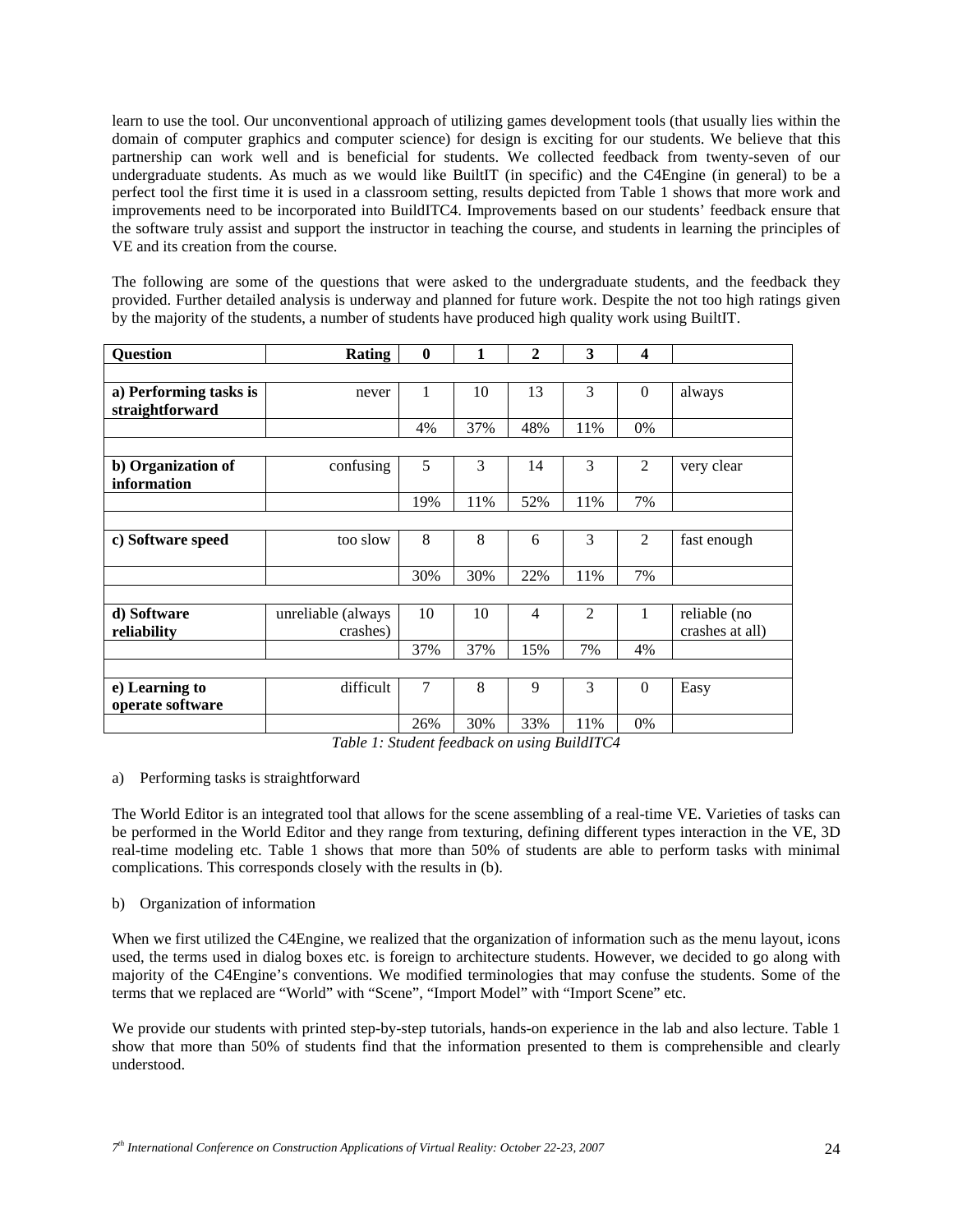#### c) Software speed

Each computer in our labs has the following configurations; Intel Pentium 4 2.4 GHz processor with 1 GB RAM, a 40 GB hard drive and an nVidia GeForce 6200 LE graphics card. The computer's specifications conform to just about the minimum requirements to run the C4Engine. Even though the C4Engine can handle a high number of polygon count geometry, the bottleneck to render complex scene came back down to our computer's hardware limitations. More than 50% of the students felt that once 3D terrain geometry and a high number dynamic lightings were introduced into the scene, the interaction with the software began to slow down and at times seemed to be unresponsive. We referred to the online forum and found out that many of the C4Engine's users recommend utilizing no less than a 2 GHz processor with the nVidia 8000 series graphics card with at least a 128 Mb dedicated video memory.

#### d) Software reliability

In its current form, the C4Engine is robust. However, it is still in its early stage compared to the Unreal Engine or Torque Game Engine. The C4Engine is at times very sensitive to improper execution of tasks, and when this happened it will crash. Based on the results shown in Table 1, more than 50% of the students experienced software crashing. We are continuing to improve BuildITC4's and the C4Engine's reliability.

#### e) Learning to operate software

Some of the students' comments regarding using BuildITC4 include, "….too many steps to achieve a task…", "…to many copying files and folders…" and "…terms used in dialog boxes are hard to understand…" During the first few weeks of using BuildITC4, majority of the students had difficulties learning how to use the software. This was mainly due to the fact that many of the terms used are different than what they were used to, the menu layout is different than many commercial CAD software and the design concepts in a real-time VE is unfamiliar to them. We also noticed that many students simply lack practice or spent less time learning the software. However, we remedied this by giving them in-class exercises, quizzes and more frequent weekly deliverables. As Table 1 depicts, by the end of the semester, almost 50% of the students felt that operating BuildITC4 became less complicated and they were able to complete all the assigned exercises and projects.

## **4 CONCLUSION**

We are continuing to improve BuildITC4 and the C4Engine to assist our students in learning VE. Our in-house Architecture and Construction Visualization research and development lab (ACV-rl) is currently utilizing 3D games development tools to further simplify tools for more rapid end-product creation, and reduce the training and learning requirements for students and professionals. Future research is planned in areas such as obtaining quantifiable data in measuring the learning performance and productivity of the students when using 3D game development tools versus the traditional 3D tools.

Other challenges that we observe are (1) teaching students to understand which tools are most appropriate for the task and (2) developing the programming/scripting skills and understanding for design students and/or developing the organizational skills to work in scene building development teams. There are numerous online communities available on the internet to provide educational support for both instructors and students (in the forms of tutorials, forums, chats and video courses). An example of a website that provides video courses on how to use games development tools is 3DBuzz.com. Besides the online communities, reference books such as from Finney (2004) who authored "3D Game Programming All in One" and "Mastering Unreal Technology : The Art of Level Design" by Jason Busby et al (2004), provide additional support for the students depending on the student's depth of interest.

The use of VE is a natural extension of world representation beyond traditional 2D rendering and more recent 3D modeling and animation techniques. A few years ago, the software tools used to develop real-time VEs of substantial content (more than what VRML was capable of) were extremely costly and did not provide access to the underlying code. However, more recently, a number of tools have become available primarily through the impetus of the online computer games community that provides such access at affordable costs.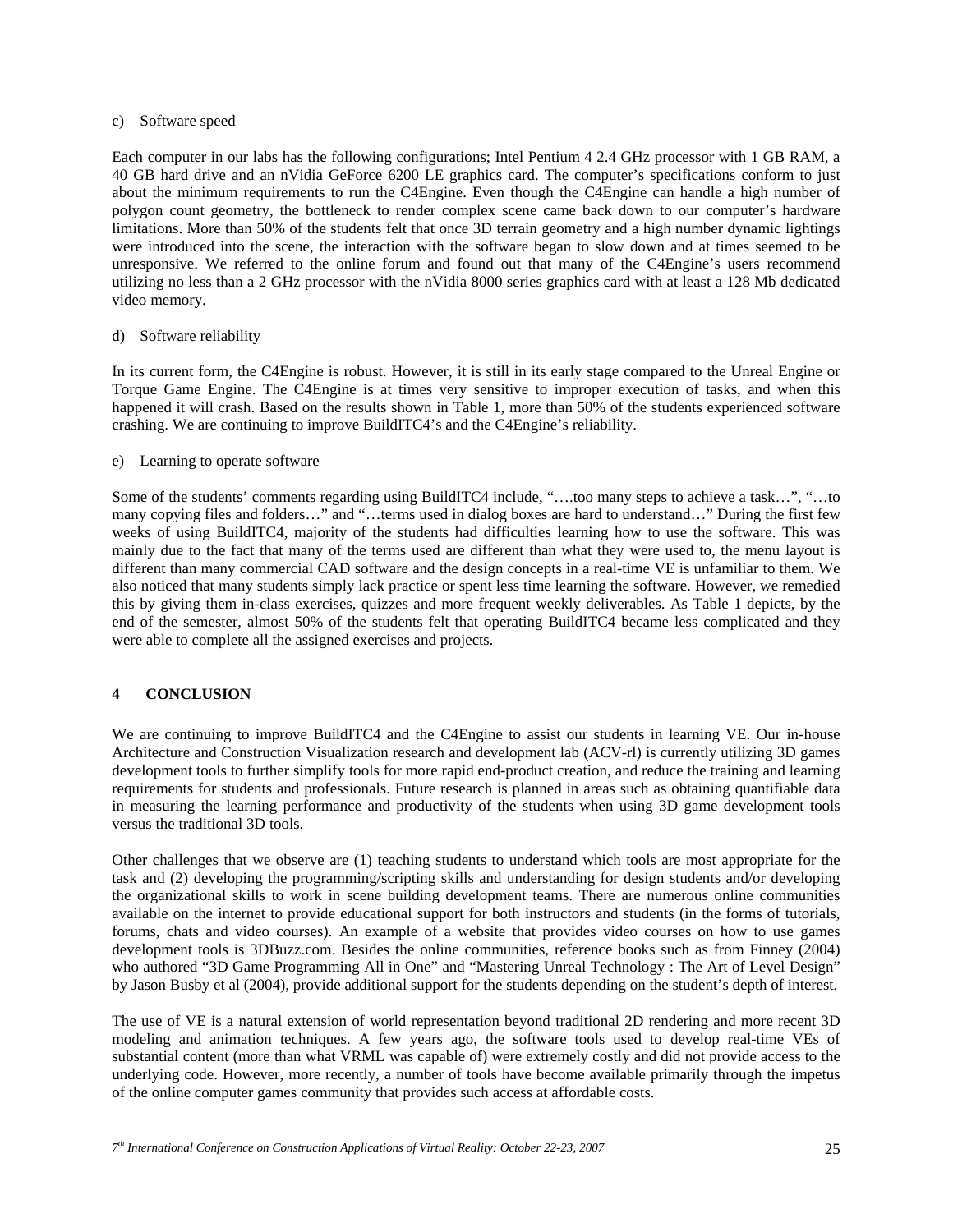We believe that by exposing our students to cutting edge technology such the 3D game development tools, the students can develop rich understanding of architecture, architectural 3D modeling and also 3D VE. Our students are at the advantage in terms of their acquired skills, competitiveness and employability. Not only will they become competitive in the design and construction engineering industry, they can also explore the possibility of working with the video and computer games, and movie industries. These multi-billion industries are always looking for creative and talented people in producing photorealistic imageries, animations and movies. Our students have been successful in securing employment in other industries for example, forensic animation and visualization. Visualization for real estate development, civil emergency response, and military applications has also provided employment avenues for our students.

Many design schools and college programs in the USA have not taken advantage of such features available and offered by games development tools. We believe that there are still perceptions such as, computer games are for entertainment and not for serious academic use, the development tools are expensive, and too programming intensive. Our program however has successfully utilizes games development tools in teaching students to design buildings and facilities, and view them in a VE, without exposing the students to intensive coding and programming. The BuildITC4 software that we developed based on the C4Engine game development tools, provides state-of-theart techniques for rendering real-time VE scenes. The engine provides both instructors and students a low-cost solution to develop and explore VEs, and provide students with a marketing edge upon graduation. We hope that in the near future, many more schools and programs would adapt games technology in their design and construction programs as tools to assist teaching, learning, and also research.

## **ACKNOWLEDGEMENT**

The authors would like to sincere thank Eric Lengyel and all C4Engine's online community members for their assistance throughout.

#### **REFERENCES**

Burdea, G.C. and Phillippe Coiffet, (2003) "Virtual Reality Technology", Second Edition, John Wiley & Sons, Inc., 2003.

Busby, J., Parrish, Z., and VanEenwyk, J., (2004) "Mastering UnrealTechnology : The Art of Level Design", Sams, 2004.

C4Engine, Terathon Software (2007). Website: http://www.terathon.com/index.php

Campbell, D.A., (2000) "Architectural construction documents on the web: VRML as a case study", Automation in Construction 9, pp. 129–138, 2000.

Cory, Clark A., (2001) "Utilization of 2D, 3D, or 4D CAD in Construction Communication Documentation", Fifth International Conference on Information Visualisation (IV'01).

Dunston, P.S. , Wang, X., and Lee T., (2003) "Benefit/Cost Analysis of Desktop Virtual Reality Application in Piping Design", Proceedings of the Conference on Construction Applications of Virtual Reality, CONVR 2003, Virginia Tech, Blacksburg, Virginia, pp. 22-31, 2003.

Epic Games (2007), Website: http://www.epicgames.com

Finney, KC (2004) "3D Game Programming All In One", Thomson, Boston, 2004.

GarageGames (2007), Website: http://www.garagegames.com

Khronos Group (2007), Collada - 3D Asset Exchange Schema. Website: http://www.khronos.org/collada/

*<sup>7</sup>th International Conference on Construction Applications of Virtual Reality: October 22-23, 2007* 26